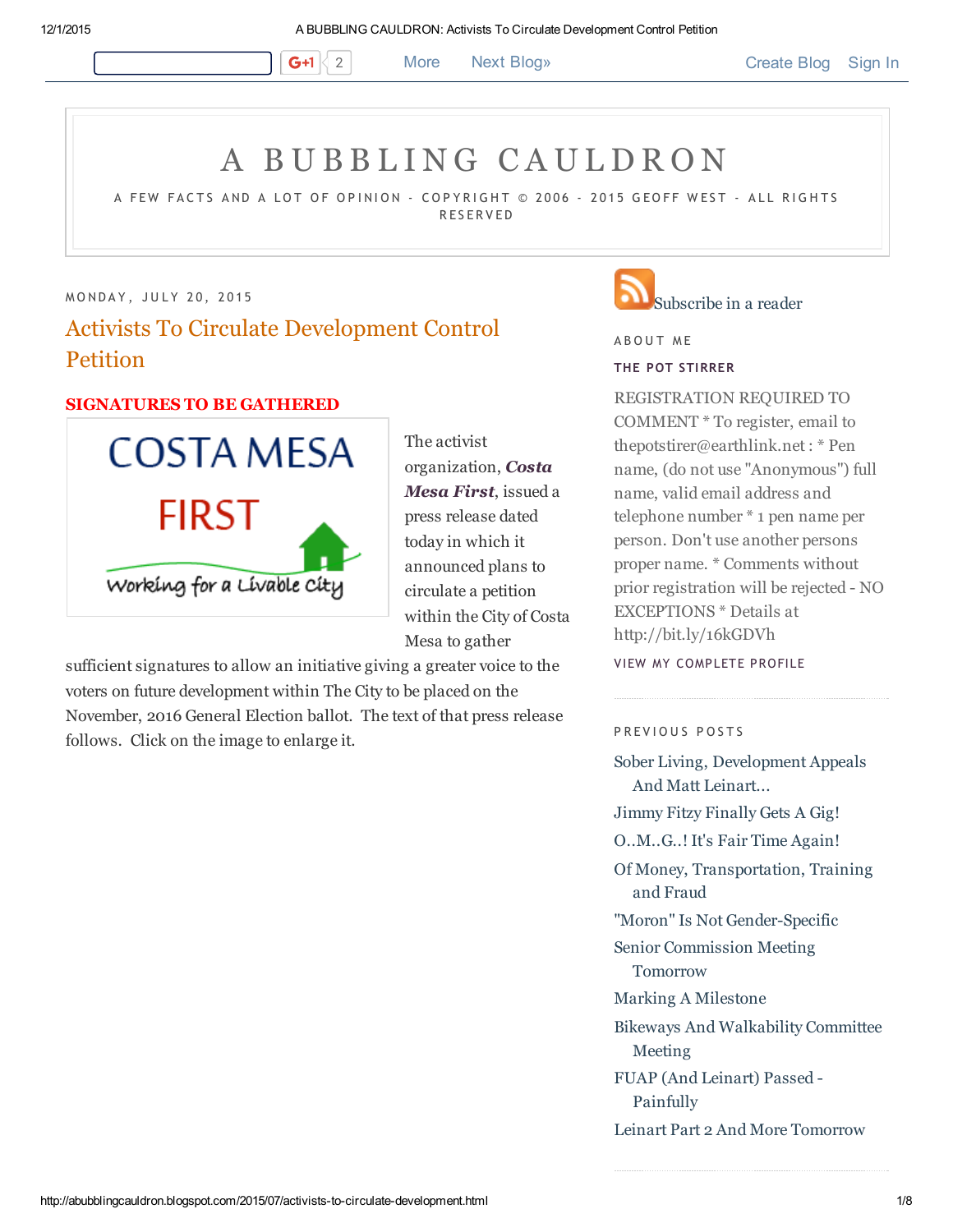I Power

**Blogger** 



 $(714) 751 - 6552$ 

jylumphrey@att.net

Rick Huffman  $(714) 549 - 5884$ Costamesa1st@gmail.com

(Costa Mesa, California) - July20, 2015 - Costa Mesa First's initiative for an ordinance to give the people of Costa Mesa control of their future was published in The Daily Pilot on July 17, 2015. The next step will be qualifying the initiative for the ballot in 2016 by collecting signatures on petitions that will begin to be circulated this week.

The initiative was given the title "An Initiative to Require Voter Approval on Certain Development Projects", by the City Attorney, who also prepared a summary of the initiative

"Our members are getting ready to gather signatures." stated Rick Huffman of Costa Mesa First. "We are pleased that so many want to participate in the democratic process."

Volunteers will begin collecting signatures next week by canvassing in various public places throughout the City and going door-to-door in their neighborhoods. Many residents have already contacted Costa Mesa First about circulating the petition.

"The response to the articles in the newspapers and blogs has been fabulous," said Jay Humphrey, "and we believe we will get the signatures we need to get the initiative on the ballot. Any support would be appreciated and any resident interested in helping in any way can contact us by email or by our website: CostaMesa1st.com.

Costa Mesa First (FPPC 1332564) is a group of concerned Costa Mesa residents and encourages the adoption and implementation of smart growth policies. Please contact Costa Mesa First at P.O. Box 2282, Costa Mesa, CA 92628 (714) 549-5884, costamesa1st@gmail.com, Follow us on Facebook and Twitter and at CostaMesa1st.com.

# A VERY IMPORTANT DATE

In that press release is the announcement of the publication of the public notice of the Intent to Circulate Petition on July 17, 2015. This is very important because that noticing date starts the clock on future developments should this initiative end up on the ballot and be passed by a majority of the voters.



### COMPLETE TEXT OF PUBLISHED NOTICE



To help you understand what's at stake here I have reproduced the entire public announcement from Friday's Daily Pilot, which includes the name of the measure provided by the Costa Mesa City Attorney An Initiative To Require Voter Approval On **Certain Development Projects.** The text of the published notice follows:

\*\*\*\*\*

# Notice of Intent to Circulate Petition

Notice is hereby given by the persons whose names appear hereon of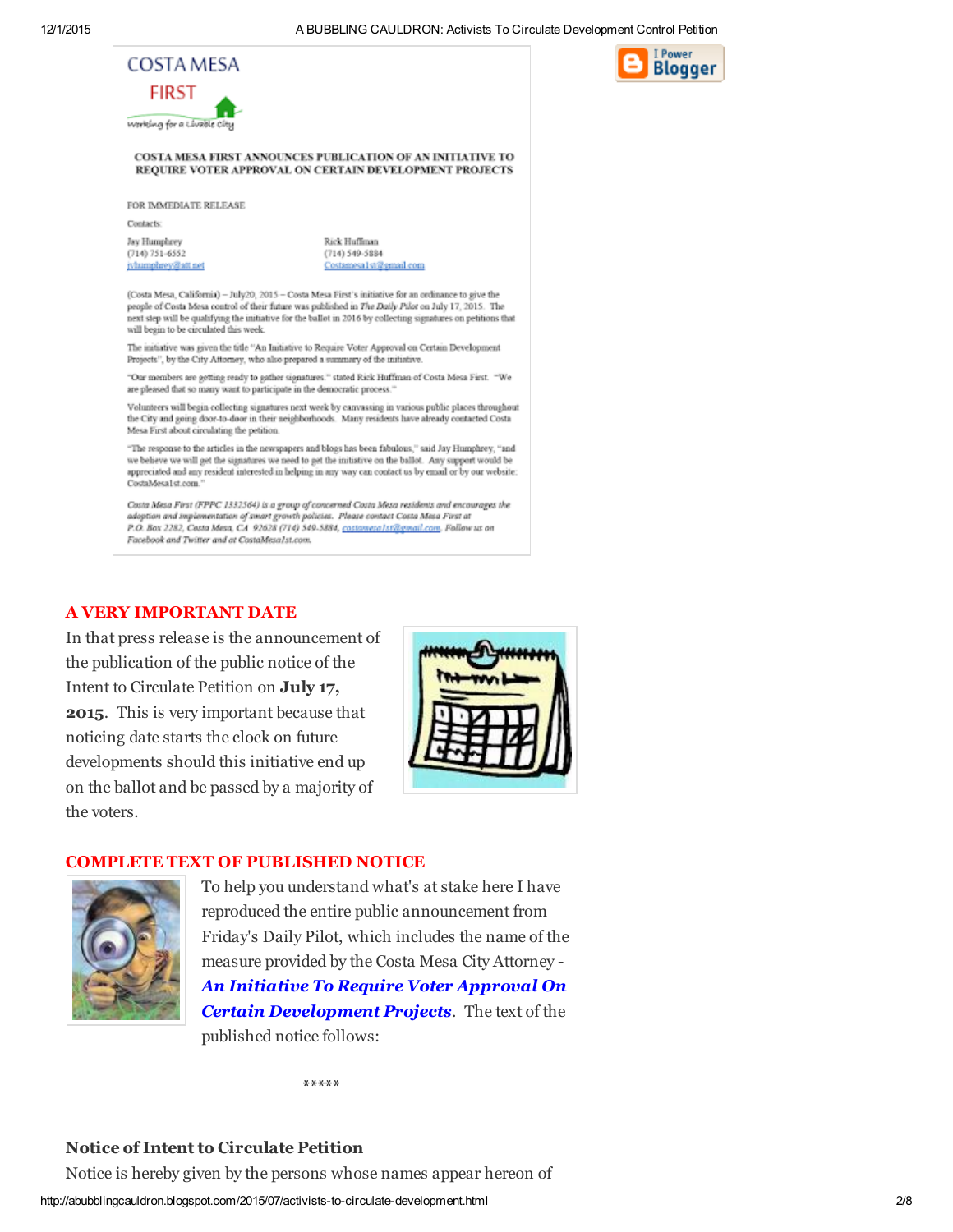#### 12/1/2015 A BUBBLING CAULDRON: Activists To Circulate Development Control Petition

their intention to circulate the petition within the City of Costa Mesa for the purpose of amending Title 13 of the Municipal Code of the City of Costa Mesa. A statement of the reasons of the proposed action as contemplated in the petition is as follows: (a) Environmental quality in Costa Mesa, which directly affects the

quality of life of its residents, workers and visitors, is significantly and adversely impacted by excessive development, which causes severe traffic congestion and gridlock, degradation of Costa Mesa's infrastructure, as well as air, noise and water pollution.

(b) Costa Mesa's traffic circulation system is already oversaturated. Several intersections are operating at or near failure during peak traffic hours and are inadequate to support existing development.

(c) Furthermore, these existing traffic and traffic circulation system conditions result in adverse effects on public safety, public health and our quality of life.

(d) Increased population density and overall population have stressed Costa Mesa's parks and other public facilities and services resulting in adverse effects on public well-being.

(e) The City of Costa Mesa's existing land use and development review and approval procedures do not carefully or accurately consider, nor adequately weigh, the adverse impacts to the local environment and quality of life caused by increased density and congestion resulting from major changes in allowable land use.

(f) The standards by which the City of Costa Mesa evaluates major changes in allowable land use are ill-defined and inadequate to avoid or effectively mitigate the adverse effects of these changes, and

(g) The People of Costa Mesa, whose quality of life and property rights are at stake, should have the power to decide whether a proposed Major Change in Allowable Land Use, is worth the added congestion and density it will cause, after careful, independent evaluation by the City of Costa Mesa of the adverse environmental effects of Major Changes in Allowable Land Use, based on clear and consistently applied standards.

We, the undersigned Proponents of the proposed Initiative and registered voters of the City of Costa Mesa, do hereby submit the above Notice of Intent to Circulate petition:

# John V. Humphrey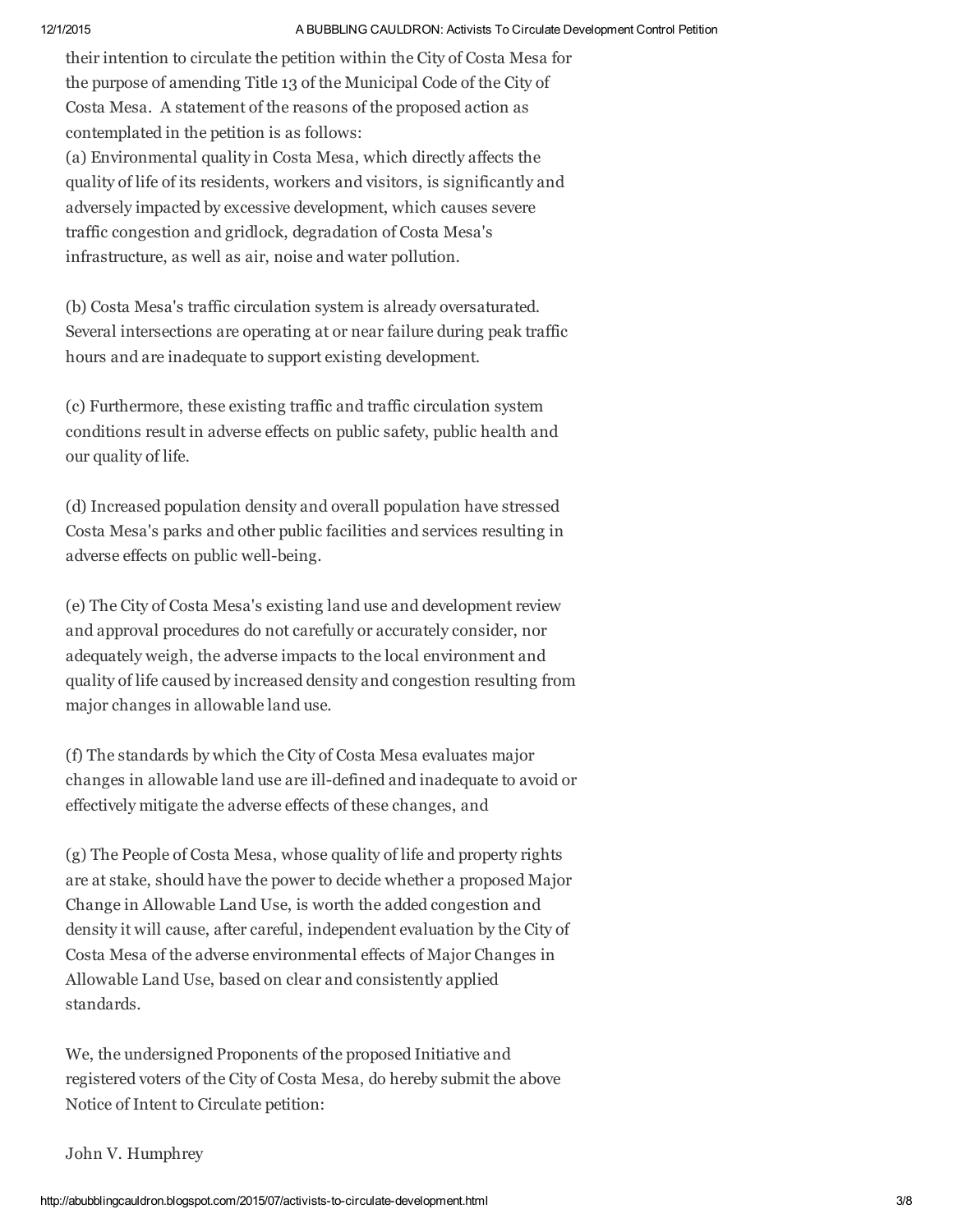Mary Spadoni Richard Huffman

# INITIATIVE MEASURE TO BE SUBMITTED DIRECTLY

### TO THE VOTERS

The City Attorney has prepared the following title and summary of the chief purpose and points of the proposed measure:

# AN INITIATIVE TO REQUIRE VOTER APPROVAL ON CERTAIN DEVELOPMENT PROJECTS

The initiative would amend the City of Costa Mesa Municipal Code to require voter approval on certain development projects that meet the following criteria:

1. The proposed project would require adoption, amendment, change or replacement of the Costa Mesa General Plan ("General Plan"), municipal code, specific plan, or overlay plans, AND

2. The proposed project meets a minimum of one of the following:

- A. Would involve any one of the following changes:
- i. Generate more than 200 additional Average Daily Trips,

ii. Increase the volume/capacity of an intersection based on a specified formula,

iii. Change the Intersection Capacity Utilization or level of service based on a specified formula,

iv. Add 40 or more dwelling units,

v. Add 10,000 square feet of retail, office or other nonresidential, or

vi. The proposed project, combined with other projects, within 8 years and a half-mile of each other, meets this criteria;

B. Change a public use to a private use under specified circumstances;

C. Involves land designated as utility right-of-way under specified circumstances;

D. Involves land donated, bequeathed or otherwise granted to Costa Mesa;

E. Involves land used or designated for Costa Mesa school property; or

F. Involves land owned, controlled or managed by Costa Mesa.

According to the initiative, an application submitted by a proponent of a development project that is subject to voter approval must provide a site plan with the location, size and main features of the project; the text proposed for the General Plan, municipal code, specific plan or overlay plan; comparisons of traffic, density and intensity; potential inconsistencies between the development project and the surrounding uses in the neighborhood, General Plan, municipal code, and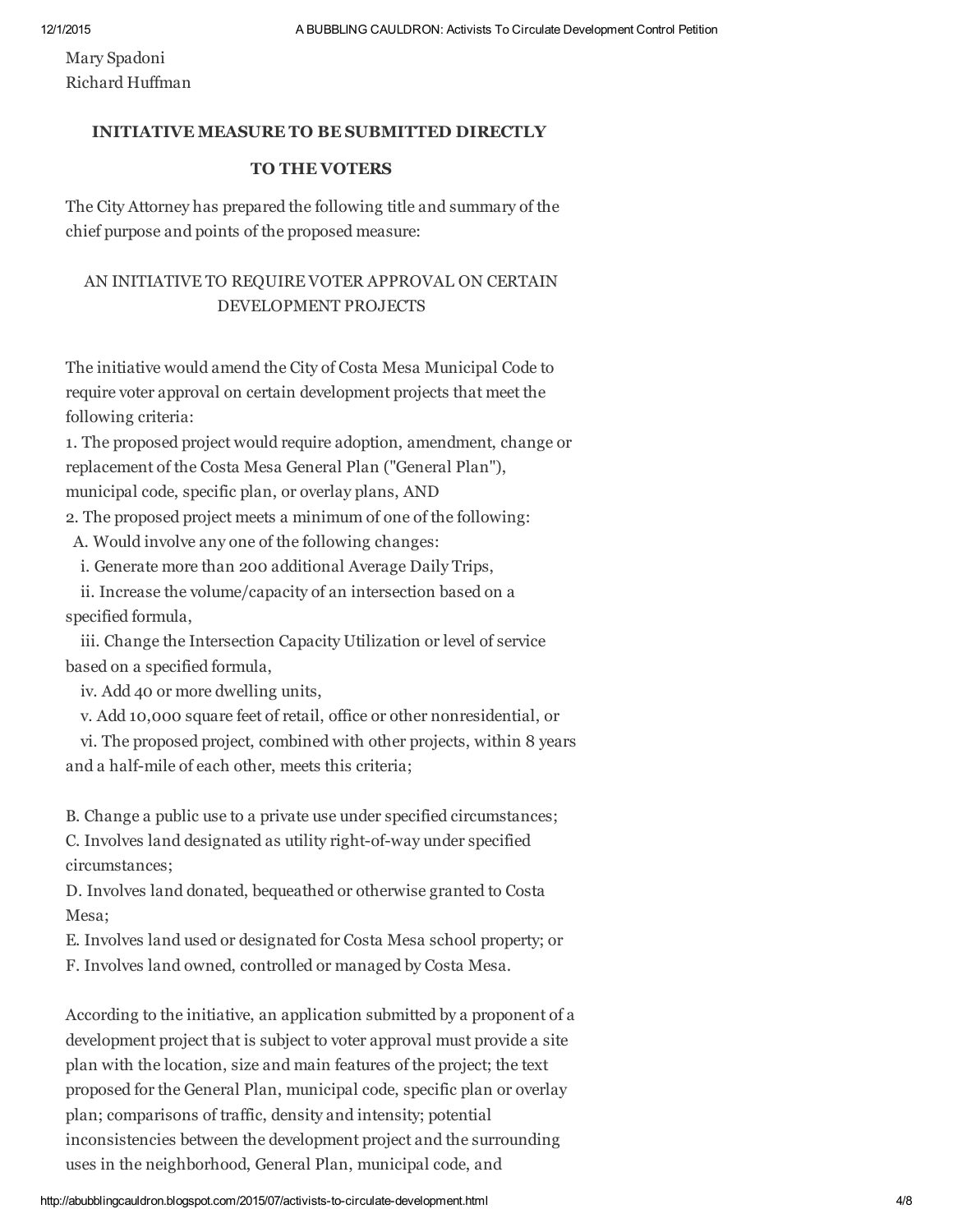applicable specific plan or overlay plan; and traffic, circulation and traffic safety impacts.

Any development project subject to the initiative and adopted by the City Council would not take effect until approved by a majority of the Costa Mesa electorate at the first regular municipal election. However, the development project may be submitted to voters at a special municipal election if, by mutual agreement with the City Council, the proponent agrees to pay the cost of the special municipal election. The initiative requires specific information within the sample ballot including the information provided in the application. the initiative would allow the City to conditionally approve discretionary permits related to the development project prior to receiving voter approval.

Voter approval would not be required on development projects for a public school or hospital; projects approved before the initiative's effective date; affordable housing projects; occupied legal nonconforming residential units under certain circumstances; where voter approval would result in an unconstitutional taking of private property; or where voter approval violates state or federal law. The initiative would supersede any inconsistent provisions of the Costa Mesa Municipal Code and apply to all development projects initiated on or after the date of publication of the Notice of Intent to Circulate Petition.

\*\*\*\*\*

# THE CLOCK IS TICKING

So, the clock starts now. Within the next few days folks will begin circulating the petitions throughout the city. It will be very interesting to see if sufficient signatures can be gathered to qualify this item for the ballot.



# A STAMPEDE?



Of equal interest

will be the reaction from the development community to this action. Since it's likely that, if approved, this item would have an effective date of January 1, 2017, one might anticipate a stampede of development

projects descending on City Hall over the next few weeks.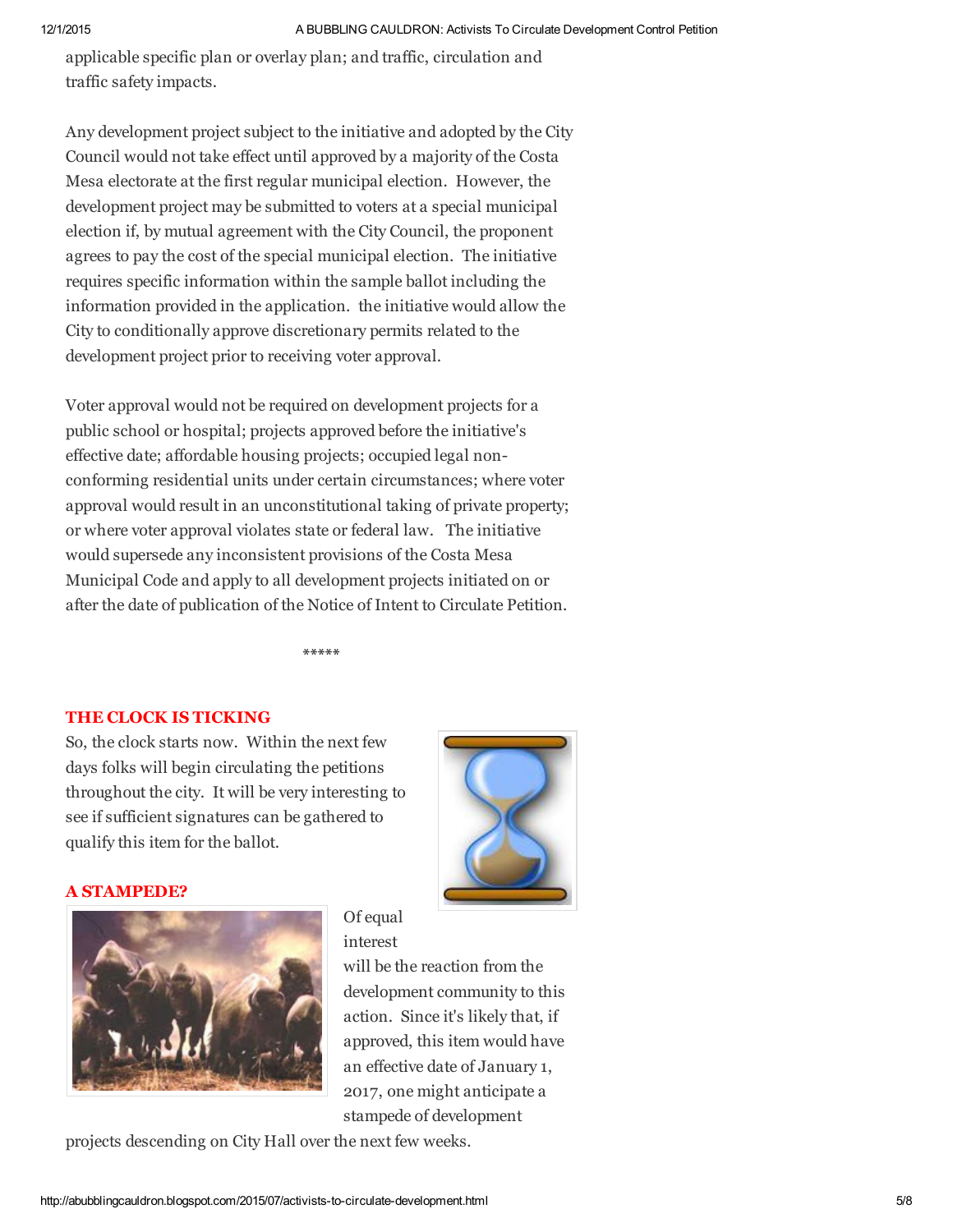#### 12/1/2015 A BUBBLING CAULDRON: Activists To Circulate Development Control Petition

# COUNCIL REACTION

And, of course, it will be VERY interesting to watch the reaction to the developeroriented City Council majority to this initiative. Mayor Pro Tem Jim Righeimer, every developer's best friend, has



already pronounced it the death knell to Costa Mesa's future. It will be interesting to see what kind of plans he has to quash this initiative.

Labels: [Costa](http://abubblingcauldron.blogspot.com/search/label/Costa%20Mesa%20First) Mesa First, Jay [Humphrey](http://abubblingcauldron.blogspot.com/search/label/Jay%20Humphrey), Mary [Spadoni,](http://abubblingcauldron.blogspot.com/search/label/Mary%20Spadoni) Richard Huffman, Voter Approval On [Development](http://abubblingcauldron.blogspot.com/search/label/Richard%20Huffman)

POSTED BY THE POT STIRRER AT [7/20/2015](http://abubblingcauldron.blogspot.com/2015/07/activists-to-circulate-development.html) 01:51:00 AM ≻≢

#### 7 COMMENTS:

Where's My Coffee? said...

Can't wait to see the anti initiative, pro development crap coming from The Rigbots. Apparently, and according to them, the world will come to an end if the voters get to decide on the larger intrusive developments such as Azulon or those on 17th, across from Trader Joe's. It won't change the day to day development, or even change the high density, unless its over 40 units, which will trigger a vote. It will not stop any development, it will merely allow a vote of the residents. Now, watch the anti money flow in, and the predictions of the death of Costa Mesa. Don't believe it, residents. Take your future in your own hands, to the limited degree that we can with this bunch.

7/20/2015 08:04:00 AM

# Papa Smurf said...

Great idea - cannot wait to sign it! I wonder if we can do the same thing to require all public officials to have to disclose any relationship, donations or any other type of compensations to include sponsored vacations/trips from any vendor biding for a contract, requesting variances, etc....

### 7/20/2015 10:54:00 AM

# $\blacksquare$ [kwahlf](https://www.blogger.com/profile/05102448275558826588) said...

This is a great idea! If proposed development follows the Costa Mesa General Plan it will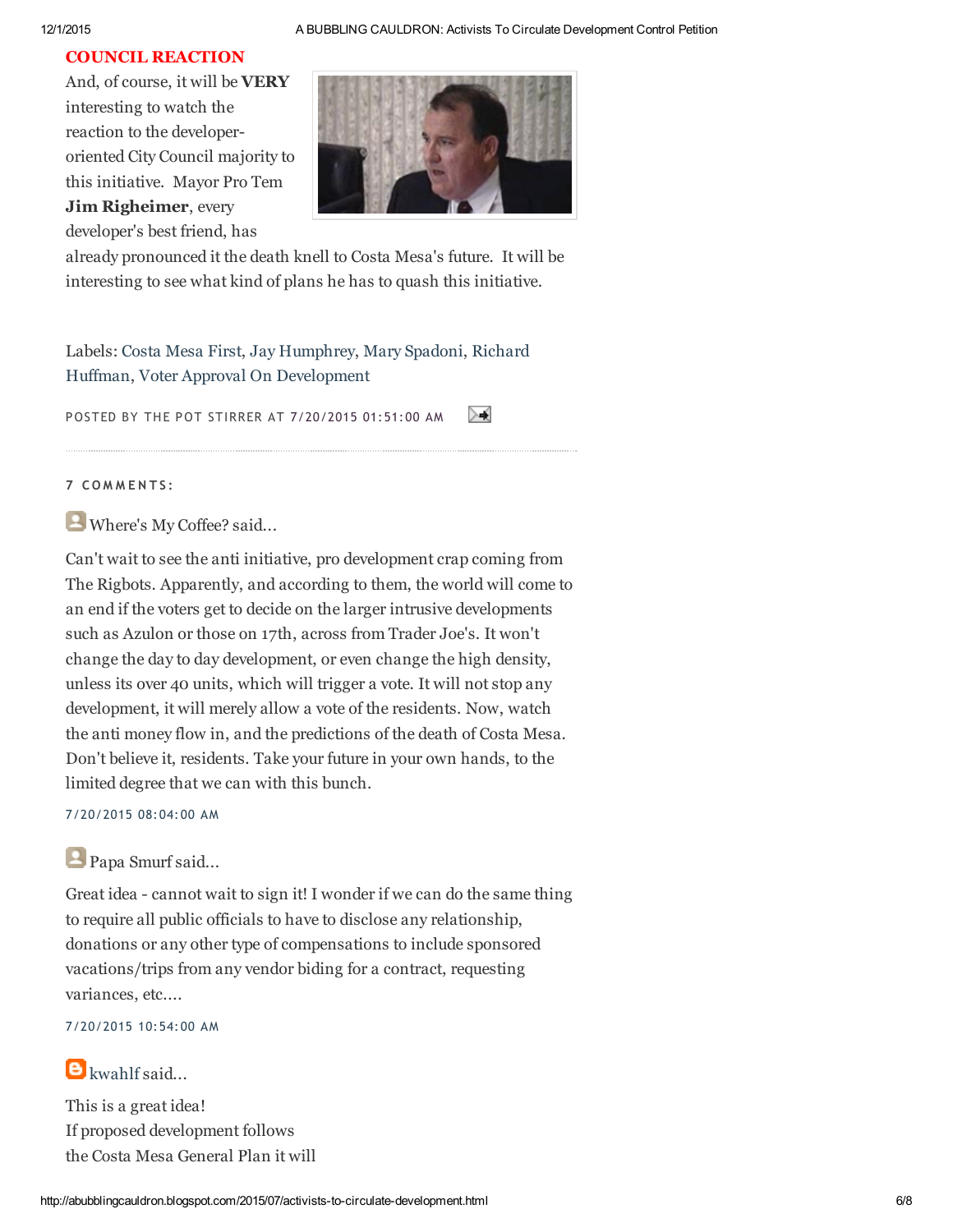not be affected by this initiative. If it doesn't, the voters in CM decide the future of the proposed development.

The people/residents/voters in our city will finally have a voice in deciding the future of Costa Mesa!

7/20/2015 01:39:00 PM

CMTaxpayer said...

'Bout time.

7/20/2015 10:20:00 PM

Robin Leffler said...

I think this will get a lot of support from all sides. People are pretty fed up, and afraid of the consequences of runaway development on our City. It's another example of the Council majority's philosophy; "Fire, Ready...why even bother to "Aim". There is no overall, long-term vision. That's where this initiative comes in.

I was talking with a friend who supported Righeimer and Mensigner in their last elections. She was grilling me about the initiative and I told her what I knew, about the 40 units, 10,000 square feet or 200 trips triggers. I was expecting opposition. Instead, she said emphatically "In my opinion, it doesn't go far enough!" Other people who used to support them have criticized their disregard for neighbor's homes and said to me " What are they doing to us? Where is all the traffic going to go? It will be gridlock!" and " This is what happens when you have developers on the Council."

7/21/2015 12:01:00 AM

Mike McNiff said...

Wonder what the mayor's new house is going to look like. Fence around it would appear to indicate he's tearing it down and rebuilding.

What's his day job again, because that can't be cheap.

7/21/2015 06:10:00 AM

**B** The Pot [Stirrer](https://www.blogger.com/profile/00561445581111656693) said...

Maybe we should see what kind of variances he's getting on that project?

7/21/2015 11:05:00 AM